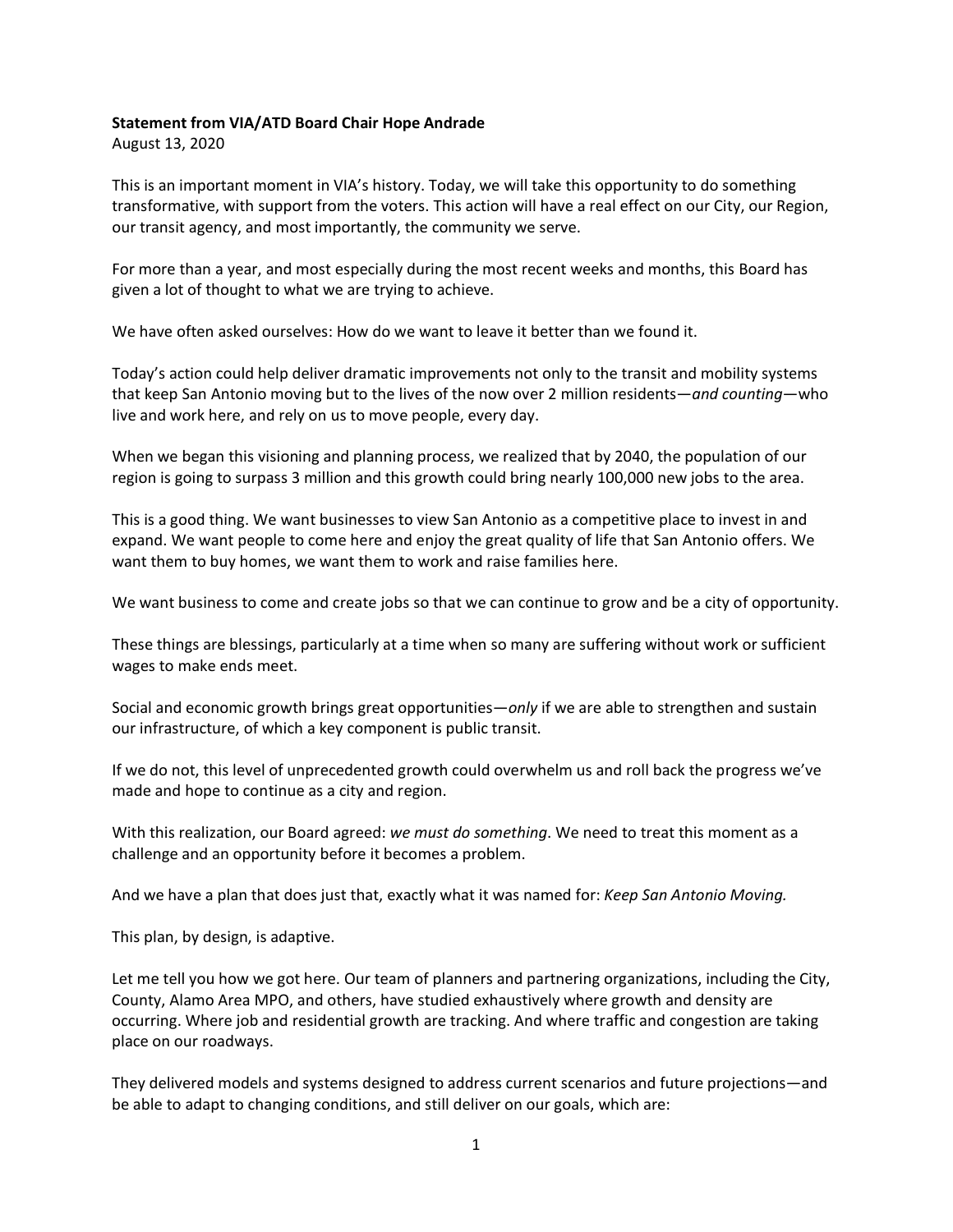- Improve mobility and manage congestion
- Enhance connectivity and improve access
- Future proof the system with common-sense innovation
- Support both population growth and economic growth in our community
- Ensure a return on our investment

We believe it is a solid plan because it has a solid foundation. Let's focus for a minute on what we're building on: The system that VIA's 2,200-plus employees dedicate their expertise and service to maintaining, each and every day for the past 43 years.

We provide 36.6 million passenger trips per year. We have seven transit centers and eight Park & Ride facilities. We serve 92 routes to 14 member cities. We have 479 buses and 139 VIAtrans vans, 7,200 bus stops and we cover 1,213 square miles.

It's also important to acknowledge and appreciate how many people rely on VIA for transit.

We were serving up to 120,000 passengers a day, before COVID—a number we will see again and even increase as we continue to support our region's recovery.

In fact, we were tracking about 6% ridership growth, systemwide before COVID hit. And up to 30% growth on routes with investments in increased frequency and reliability. It's a positive path that was unexpectedly disrupted but that I'm confident we will get back to again.

Let me remind those who do not take transit, those who have or choose other options, that you also benefit from VIA because we're able to take vehicles off the road and reduce congestion that would otherwise occur.

People need transit to operate businesses, hospitals, restaurants, construction sites, schools, and so many others whose workforce needs an affordable reliable way to get to work.

Transit is the backbone of our local economy and will be most critical to its recovery in the years to come.

Like our CEO has said many times, *VIA moves people*. And indeed, VIA moves San Antonio.

The heart of our system is our bus service, our 1,200-plus operators, and the hundreds of hard-working team members who support our transportation operation.

We build on this in our Keep San Antonio Moving plan, with additions in frequent service and rededication of resources in areas where the most needs exist.

And though bus service is at our core, mobility is not one size fits all. Our plan builds on finding innovative and right-sized service delivery for different and specific needs.

We will work on expanding our VIA Link and on-demand service models, we will work closely with local employers to grow our vanpool and VIA Works employer-support programs, and strengthen our VIAtrans paratransit service—for elderly and disabled customers.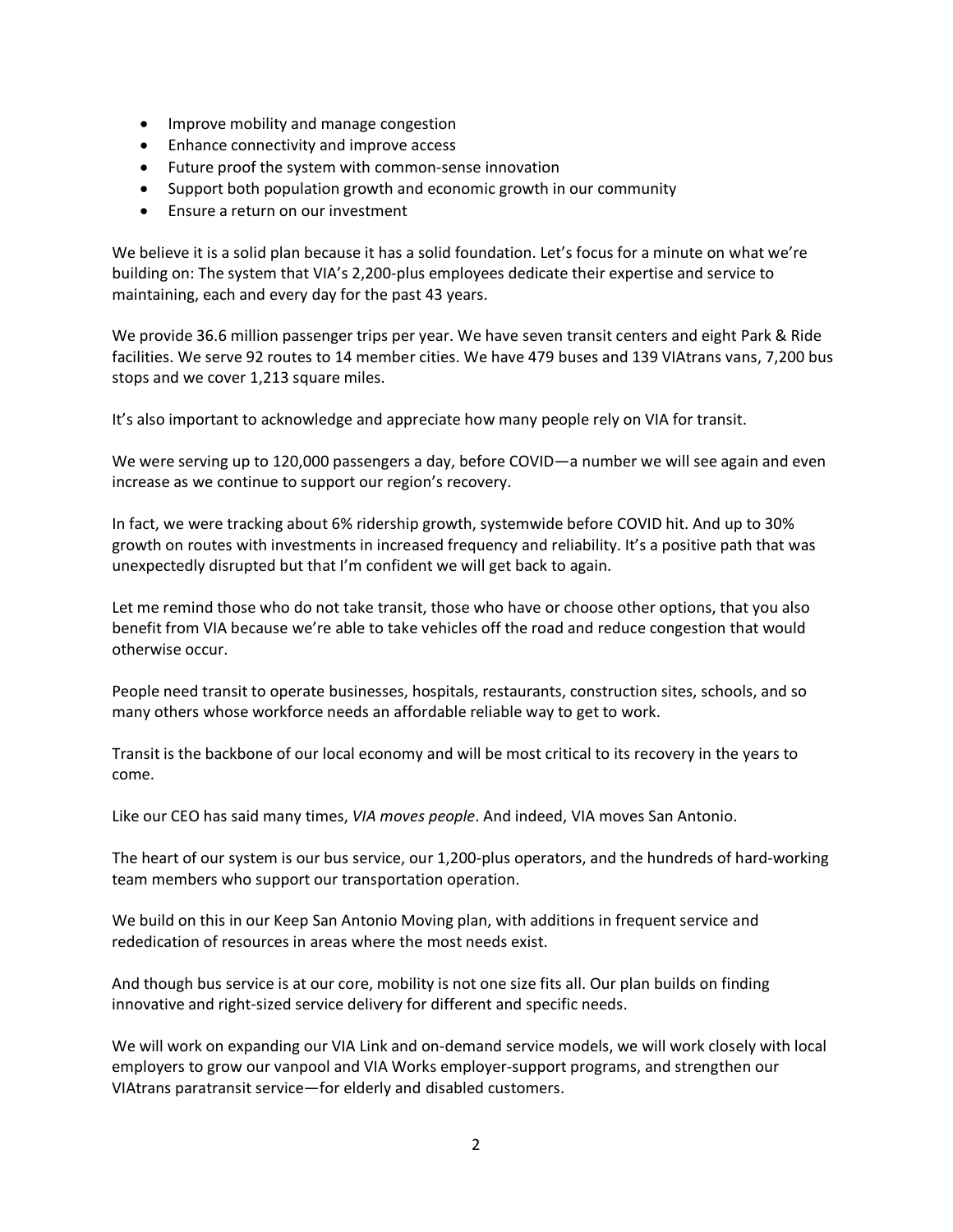The reality is that as our population increases, we must be prepared for an increase in elderly and disabled passengers.

VIAtrans is an affordable, reliable, and trusted service in this community. We carry over 1.1 million passengers each year and our service is designed to complement fixed-route bus routes with amenities and programs that go well beyond what the ADA requires.

As Trustee Athalie Malone often reminds us, our VIAtrans riders also use this service to get them to their jobs.

We're also focusing on expanding mobility on demand model and strengthening core service benefits which will benefit VIAtrans and our elderly and disabled community.

We have learned a lot in the past few months about who we carry on our buses and vans, where they're going and why they ride VIA.

We know that our customers are making essential trips. Many travel to doctor's appointments, dialysis treatments, to get food and supplies, and be there for people they care for.

Basically, we carry essential workers to essential jobs. We are delivering the frontline.

Our riders are the people who drive our economy—before, during and after this crisis. They will see us through an economic recovery and help us return to prosperity, if we can give them the service they need and deserve.

So as we ask the voters to trust us to implement their community-driven plan to transform our region through transit—with no new taxes, I repeat, no new taxes—it is important to note that VIA is an outstanding transit system, often recognized with awards from all over the country.

More importantly, the public can trust VIA to make sound financial decisions that serve their interests.

- VIA is recognized with AA and AAA credit ratings from standard-bearing bond rating agencies.
- **Dur budget and finance teams are award-winning for their efficient and transparent reporting.**
- We provide an online dashboard to show, in full transparency, performance on every route, how the cost per passenger is being tracked across the system, and how well we are doing as an agency in delivering the essential service our community counts on.

And since we're asking the public to support additional dedicated funding to make this transformation possible, let me take a moment to review at what we've have done with the limited funds we currently receive.

- We've established a funding and planning partnership with the City of San Antonio to increase frequency on key routes throughout the community, which have resulted in up to 30% ridership growth on some routes.
- We've implemented VIA Link—the app-based service model that provides transit-on-demand for more efficient service within designated zones at a cost savings to VIA and time savings to the customer.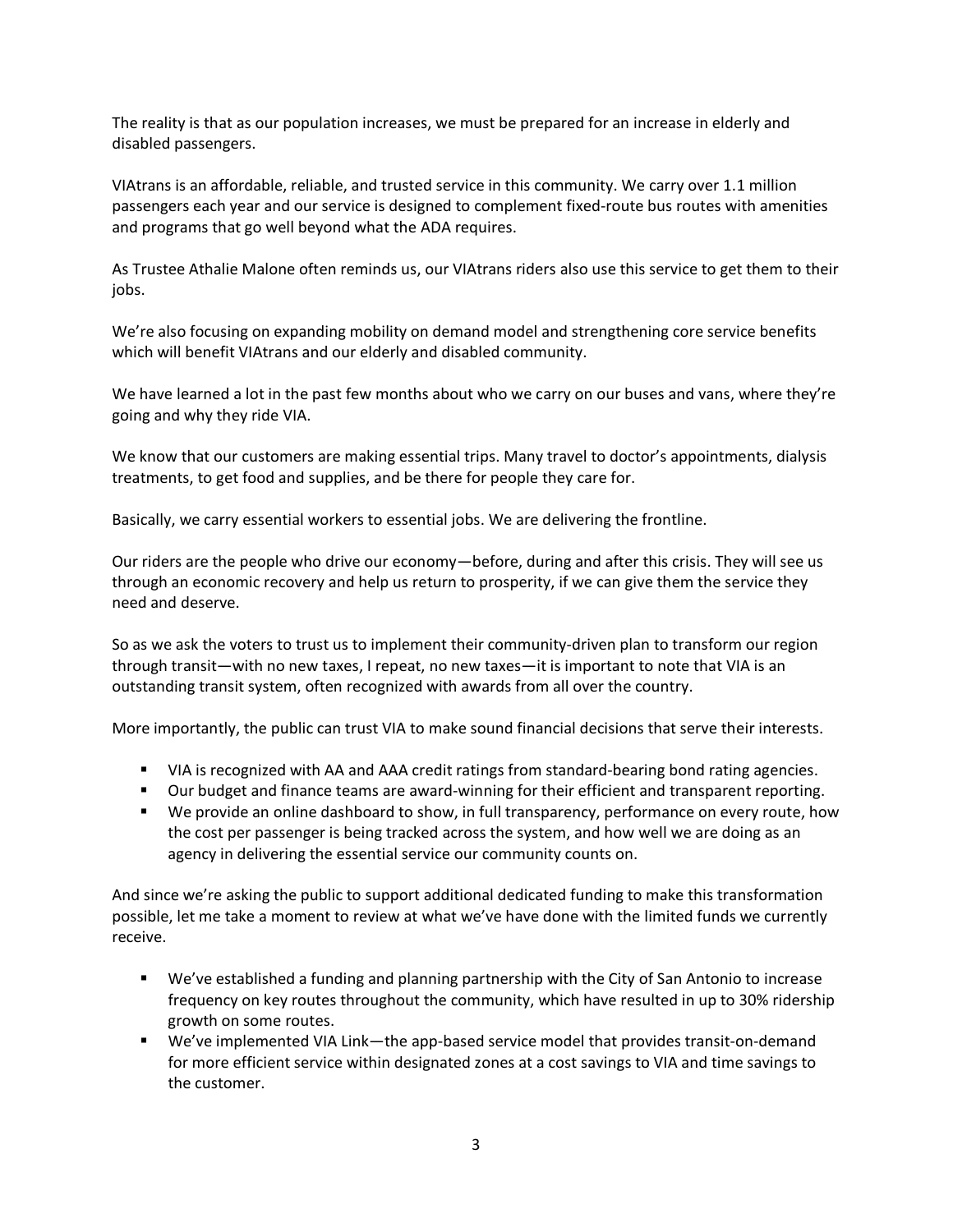- We continue the conversion of our fleet to Compressed Natural Gas (CNG), helping to fulfill our commitment to using clean technology to move the community.
- We've implemented two new Primo routes to expand connections on the West Side and South Side.
- We opened the long-awaited Brooks Transit Center, to be the anchor of our Military Primo.
- We opened the Stone Oak Park & Ride, with direct access into the US 281 High Occupancy Vehicle Lanes.
- We're preparing for the first HOV lane to open in just a few weeks on I-10, which will the first HOV lane in our region.
- And we celebrated our  $40^{th}$  anniversary in 2018—marking four decades of service and growth.
- A lot has changed in 40 years but sadly, dedicated funding for transit in San Antonio has not.

With voter approval of the additional 1/8-cent share of existing sales tax funding, we will finally secure a viable source of funding that was intended for transit.

The plan is to return transit dollars to transit use for our city to have an adequate, innovative transit system it deserves.

And we'll do that with our community-driven and community-focused plan that relies on smart investments, partnerships, and innovation to transform our region.

I'm a believer that when you know better, you must do better. The community has told us what we need to do to remain a thriving, vibrant and mobile city—we know we must do better to catch up and with this new funding we will be able to keep up with the growth we know is coming.

The Keep SA Moving Plan sets us up to continue connecting our community over the next 40 years. It builds on a strong foundation and moves us forward in new and exciting ways, using innovation and smart investments.

It preserves the lifeline that transit provides today and prepares us for a more mobile future. It begins to address the historic inequities that underfunding transit has created in our city and puts opportunity within everyone's reach, to uplift our community.

Again, I'll say that this is an important moment in our history–not just for VIA as an agency, and the team who has dedicated years to formulate this plan and this path—but for the people of San Antonio and Bexar County, who are the reason we are here today.

I must express my appreciation for our VIA Family, our partners, and members of the public who have contributed greatly to the plan's development.

Also, to our elected leaders from the City and County, to State and Federal offices—thank you for your continued support.

And our VIA/ATD trustees, the strongest, the most dedicated and passionate group of advocates and champions for a greater good in our community. I am honored to be part of the team who is delivering this to the voters.